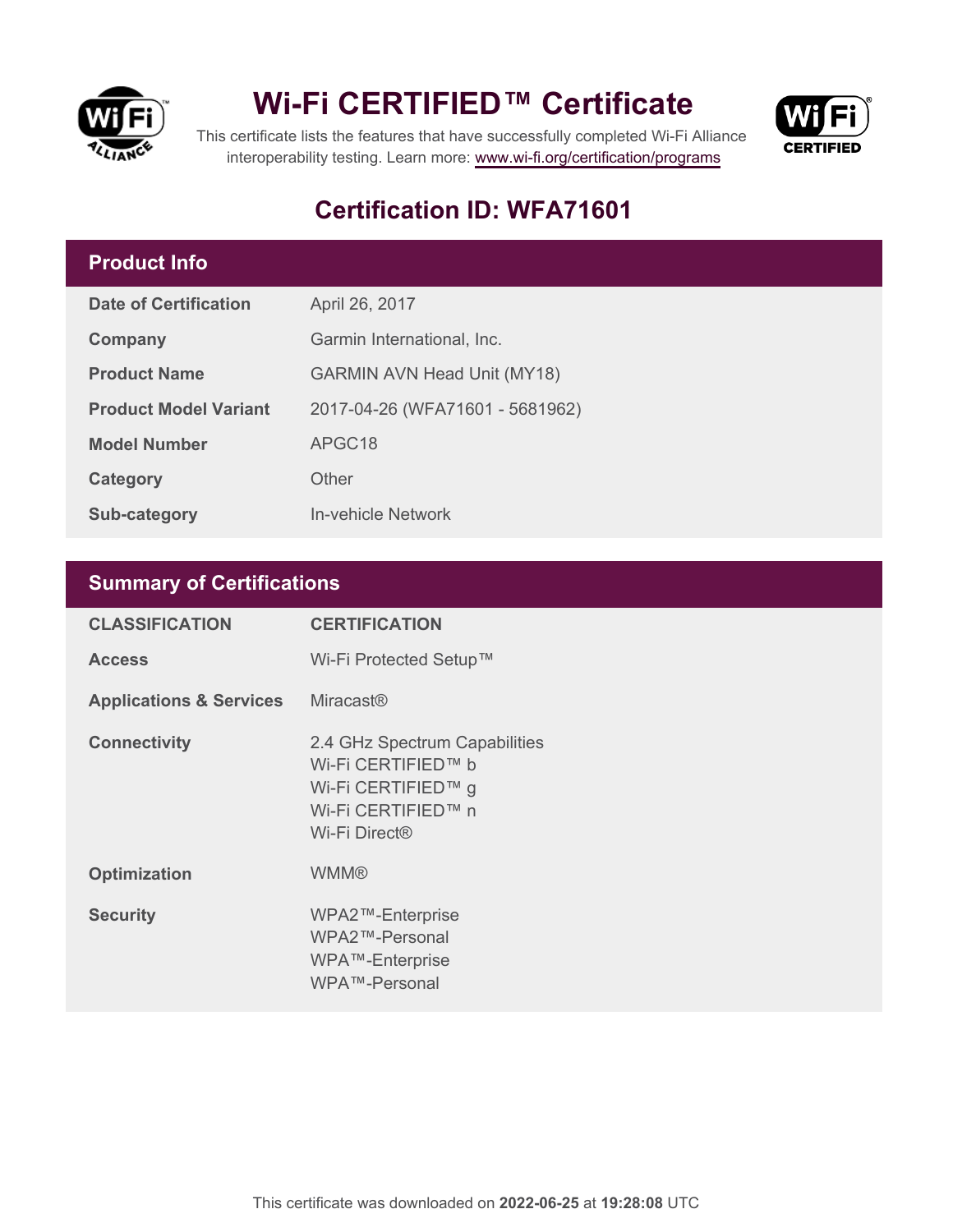

# **Wi-Fi CERTIFIED™ Certificate**

**Certification ID: WFA71601**



| <b>Role: Station</b>                                               | Page 2 of 3                                        |                               |                   |  |
|--------------------------------------------------------------------|----------------------------------------------------|-------------------------------|-------------------|--|
| <b>Wi-Fi Components</b><br><b>Wi-Fi Component Operating System</b> | <b>RF Architecture</b>                             |                               |                   |  |
| Android, version: 4.4.2<br><b>Wi-Fi Component Firmware</b><br>1.20 | <b>Bands Supported</b><br>$2.4$ GHz                | Transmit (Tx)<br>$\mathbf{1}$ | Receive (Rx)<br>1 |  |
| <b>Certifications</b>                                              |                                                    |                               |                   |  |
| 2.4 GHz Spectrum Capabilities                                      | Wi-Fi CERTIFIED™ n (continued)                     |                               |                   |  |
| 20 MHz Channel Width in 2.4 GHz                                    | <b>RIFS</b><br><b>Short Guard Interval</b>         |                               |                   |  |
| <b>WMM®</b>                                                        | Wi-Fi Direct®                                      |                               |                   |  |
| WPA2™-Enterprise                                                   |                                                    |                               |                   |  |
| EAP methods<br><b>EAP TLS</b><br><b>EAP TTLS</b><br>PEAPv0         | Wi-Fi Protected Setup™<br><b>PIN</b><br>Pushbutton |                               |                   |  |
| WPA2™-Personal                                                     |                                                    |                               |                   |  |
| <b>WPA™-Enterprise</b>                                             |                                                    |                               |                   |  |
| WPA™-Personal                                                      |                                                    |                               |                   |  |
| Wi-Fi CERTIFIED™ b                                                 |                                                    |                               |                   |  |
| Wi-Fi CERTIFIED™ g                                                 |                                                    |                               |                   |  |
| Wi-Fi CERTIFIED™ n                                                 |                                                    |                               |                   |  |
| <b>STBC</b><br>A-MPDU Tx                                           |                                                    |                               |                   |  |